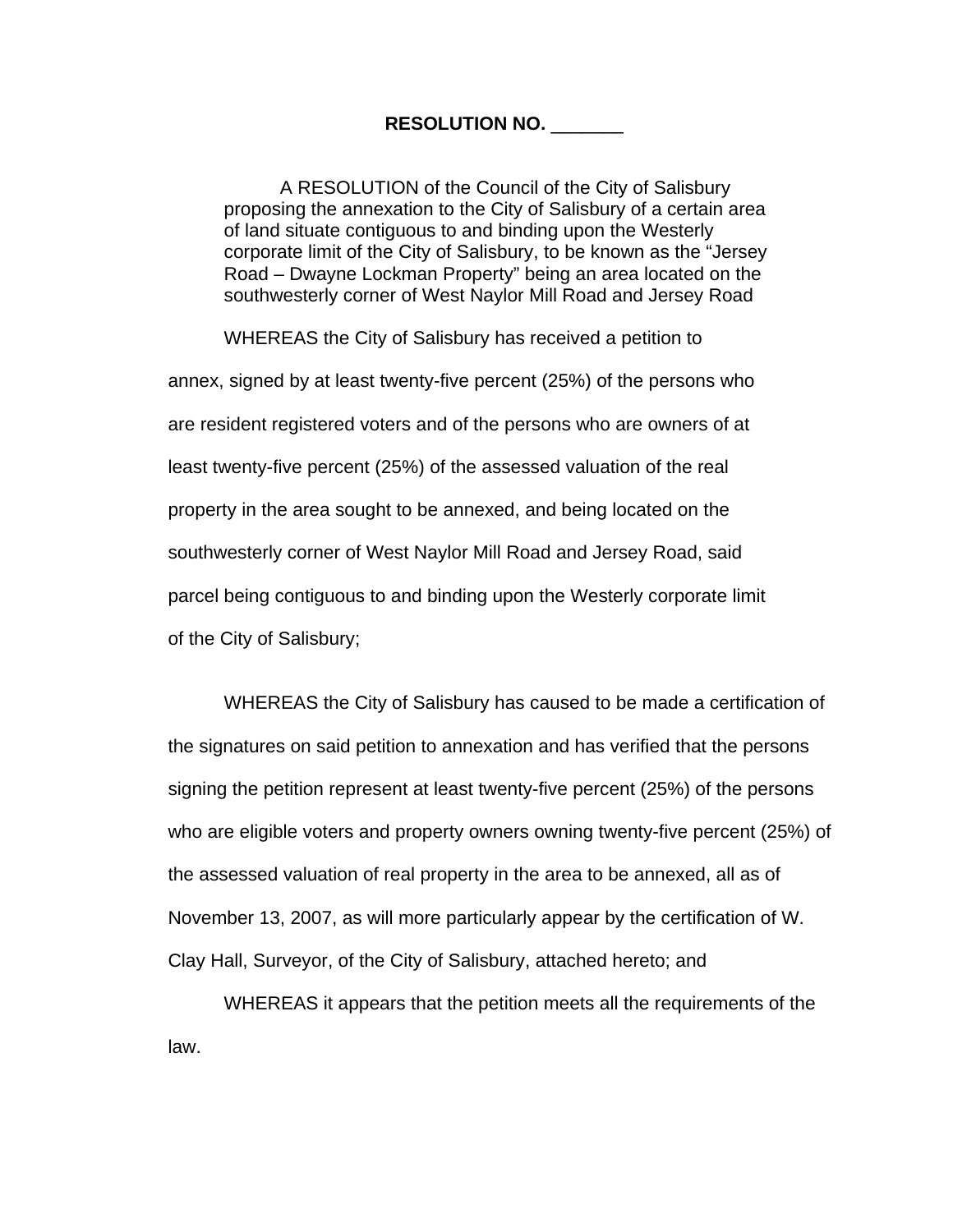SECTION 1. NOW, THEREFORE, BE IT RESOLVED BY THE COUNCIL OF THE CITY OF SALISBURY THAT it is hereby proposed and recommended that the boundaries of the City of Salisbury be changed so as to annex to and include within said City all that parcel of land together with the persons residing therein and their property, contiguous to and binding upon the southwesterly corner of West Naylor Mill Road and Jersey Road, and being more particularly described on Exhibit "A" attached hereto and made a part hereof.

SECTION 2. AND BE IT FURTHER RESOLVED BY THE CITY OF SALISBURY, THAT the annexation of the said area be made subject to the terms and conditions in Exhibit "B" attached hereto and made a part hereof.

SECTION 3. AND BE IT FURTHER RESOLVED BY THE COUNCIL OF THE CITY OF SALISBURY, THAT the Council hold a public hearing on the annexation hereby proposed on November 13, 2007 at 6:00 o'clock p.m. in the Council Chambers at the City-County Office Building and the City Administrator shall cause a public notice of time and place of said hearing to be published not fewer than four (4) times at not less than weekly intervals, in a newspaper of general circulation in the City of Salisbury, of the area to be annexed, accurately describing the proposed annexation and the conditions and circumstances applicable thereto, which said notice shall specify a time and place at which the Council of the City of Salisbury will hold a public hearing on the Resolution.

SECTION 4. AND BE IT FURTHER RESOLVED BY THE COUNCIL OF THE CITY OF SALISBURY, THAT this resolution shall take effect upon the